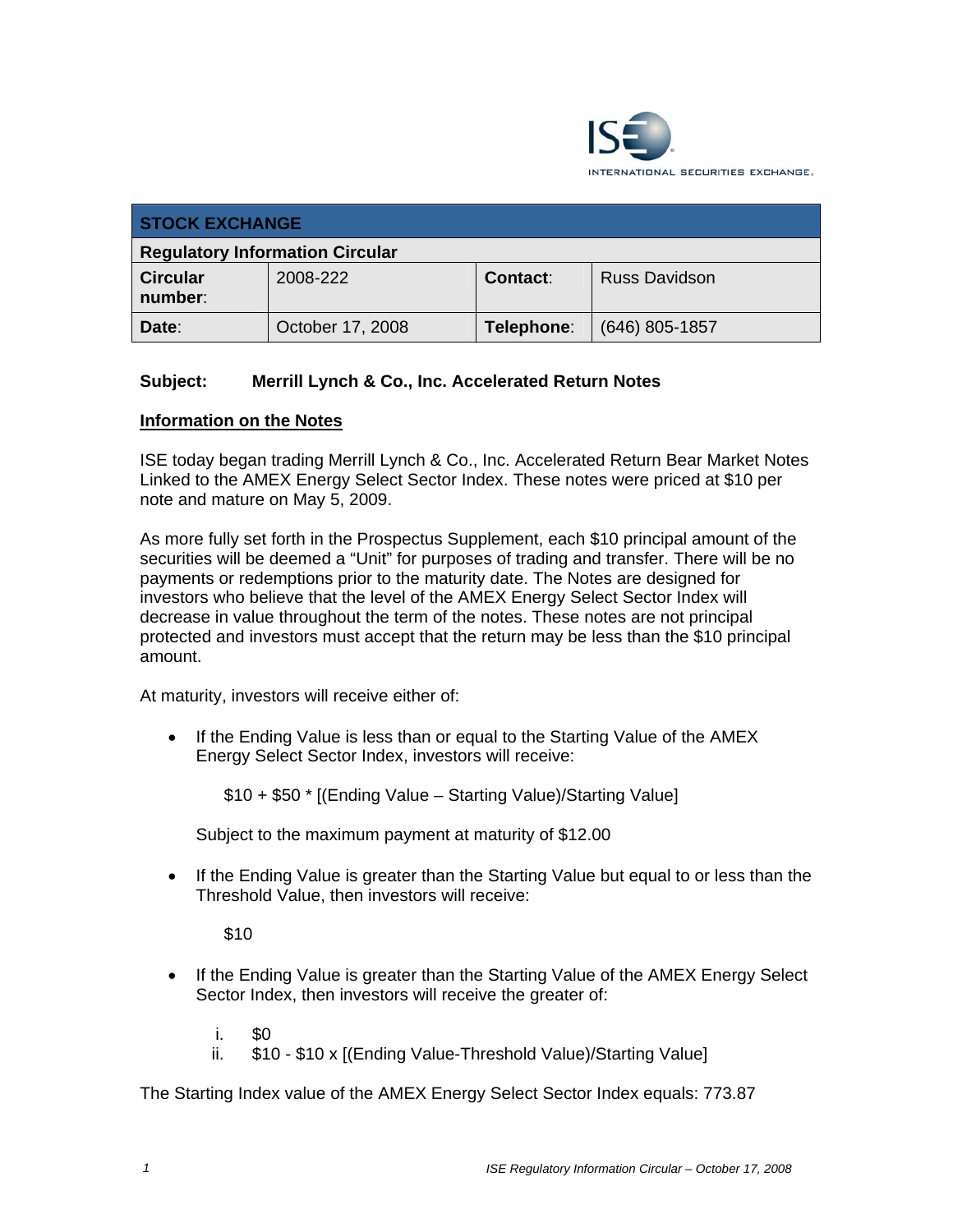The Threshold Value equals: 851.257

It is expected that the market value of the IMW will depend substantially on the value of the AMEX Energy Select Sector Index and can be affected by a number of other interrelated factors including, among other things: the general level of interest rates, the volatility of the Index, the time remaining to maturity, the dividend yields of the stocks comprising the Index, and the credit ratings of the Issuer.

Contact your Tax Advisor for information concerning taxation.

Trading in the shares on ISE is on a UTP basis and is subject to ISE equity trading rules. The shares will trade from 9:00 a.m. until 4:00 p.m. Eastern Time. Equity Electronic Access Members ("Equity EAMs") trading the shares during the Pre-Market Session are exposed to the risk of the lack of the calculation or dissemination of underlying index value or intraday indicative value ("IIV"). For certain derivative securities products, an updated underlying index value or IIV may not be calculated or publicly disseminated in the Pre-Market hours. Since the underlying index value and IIV are not calculated or widely disseminated during Pre-Market hours, an investor who is unable to calculate implied values for certain derivative securities products during Pre-Market hours may be at a disadvantage to market professionals.

Equity EAMs also should review NASD Notice to Members 03-71 for guidance on trading these products. The Notice reminds members of their obligations to: (1) conduct adequate due diligence to understand the features of the product; (2) perform a reasonable-basis suitability analysis; (3) perform customer-specific suitability analysis in connection with any recommended transactions; (4) provide a balanced disclosure of both the risks and rewards associated with the particular product, especially when selling to retail investors; (5) implement appropriate internal controls; and (6) train registered persons regarding the features, risk and suitability of these products.

**This Regulatory Information Circular is not a statutory Prospectus. Equity EAMs should consult the Trust's Registration Statement, SAI, Prospectus and the Fund's website for relevant information.**